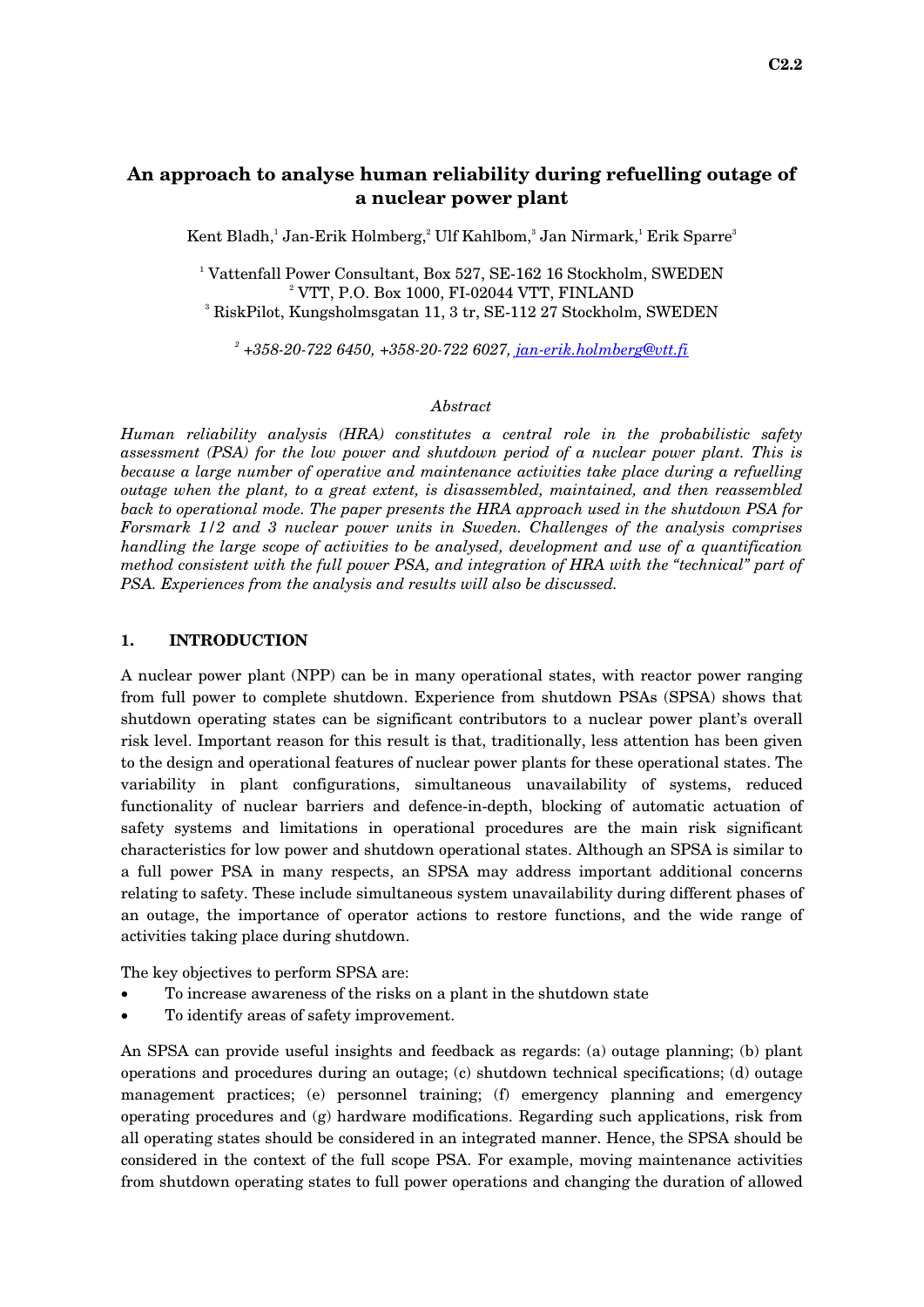outage times in technical specifications could affect not only the shutdown PSA, but also the full power PSA. An isolated view based only on changes in shutdown risk for individual applications, without consideration of the risk impacts during other operational states, might be misleading.

# **2. SHUTDOWN PSA FOR FORSMARK 1/2 AND 3 NPP UNITS**

Forsmark 1/2 and 3 NPP units are boiling water reactors (BWR) located in Sweden 170 km north of Stockholm. Forsmark 1/2 are identical units being in commercial operation since 1980 resp. 1981. Forsmark 3 has slightly newer design and has been in commercial operation since 1985. From PSA point of view, there are lots of similarities between the units but there are differences in design and operational features for which reason Forsmark 1/2 has a common PSA and Forsmark 3 unit has a PSA of its own.

The latest updates of PSAs (2005–2006) for Forsmark 1/2 and 3 NPP units include a comprehensive analysis of core damage risk during low power and shutdown operating states. Practically, the update project was divided into a technical PSA part and HRA part [1].

In the analysis, the shutdown period is divided into the plant operating states (POS) shown in Table 1 and Figure 1. For each POS, potential initiating events and required safety functions were identified, success criteria of safety functions were defined and configurations of safety systems were analysed. Based on this analysis several event trees were created for each POS and the system fault trees developed for full power PSA were modified to match with POSspecific conditions. As can be seen, a shutdown PSA model is in fact a set of POS-specific PSA models, and is thus much more extensive than a full-power model. Full power PSA can be used as a basis for many parts, but, e.g., analysis of initiating events and sequence analyses are unique to SPSA. HRA is a significant part of these analyses unique to SPSA.

| <b>POS</b> | <b>Description</b>                                                                                     |
|------------|--------------------------------------------------------------------------------------------------------|
| K1         | Cold non-pressurised reactor ( $p = 1$ bar, $T < 100$ °C), reactor pressure vessel lid mounted, normal |
|            | water level in reactor pressure vessel                                                                 |
| K2         | Cold non-pressurised reactor, reactor pressure vessel lid mounted, water filling of reactor pressure   |
|            | vessel from normal level to flange level                                                               |
| K3         | Reactor pressure vessel lid dismounted (open primary circuit), reactor pool empty                      |
| K4.1       | Open primary circuit, reactor pool full                                                                |
| K4.2       | Refuelling, residual heat removal with systems 321 (shutdown reactor cooling system) and 324 (pool     |
|            | cooling system)                                                                                        |
| K4.3       | Refuelling, residual heat removal with systems 324                                                     |
| K4.4       | Open primary circuit, reactor pool full                                                                |
| K5         | Open primary circuit, reactor pool empty                                                               |
| K6         | Reactor pressure vessel lid mounted                                                                    |

*Table 1. Plant operating states (POS) in shutdown PSA for Forsmark 1/2 and 3.*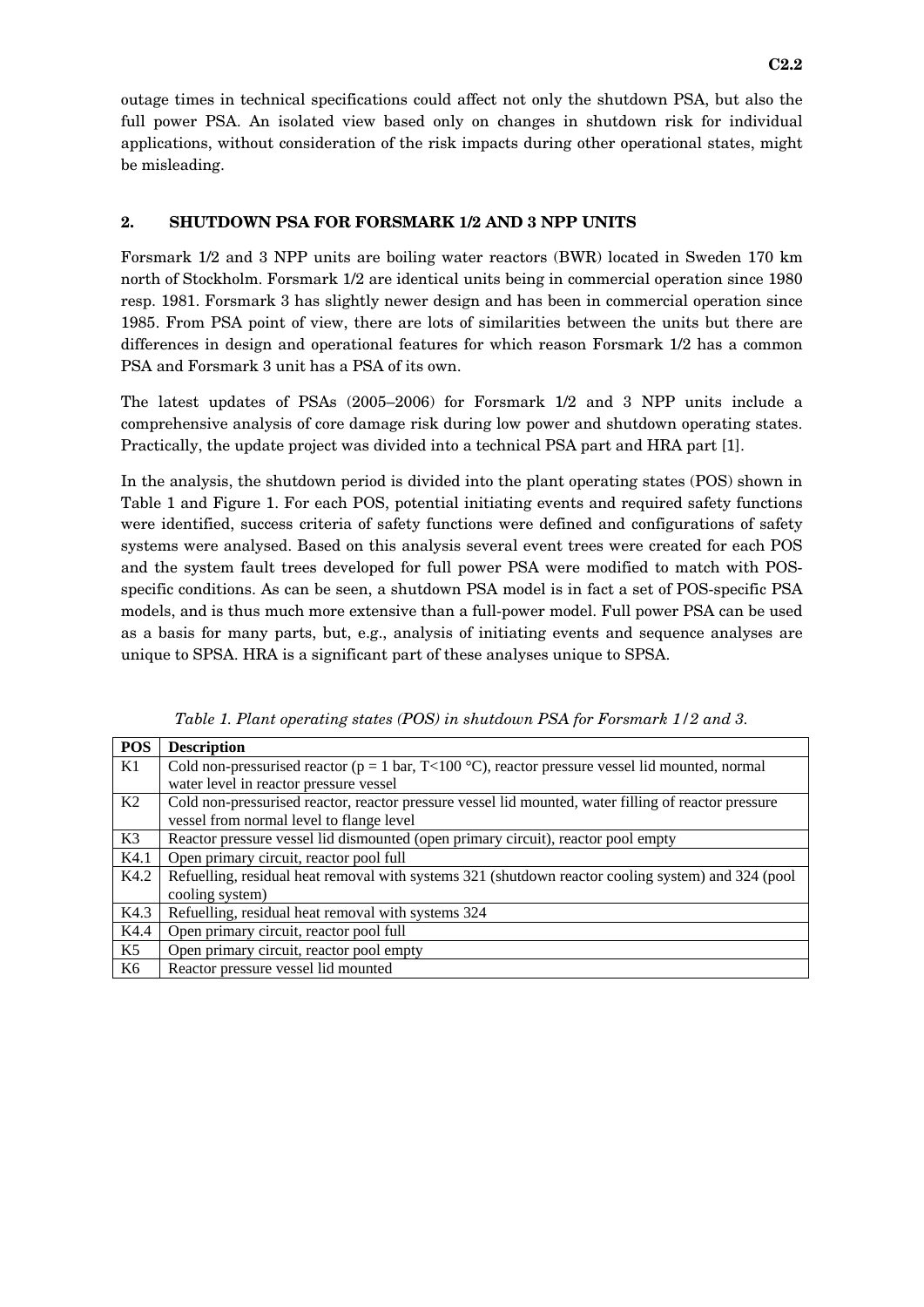

*Figure 1. Plant operating states (K1, K2, …, K5) in shutdown PSA and main process parameters for Forsmark 1/2 and 3. Systems 321 and 324 are important for residual heat removal.* 

### **3. APPROACH TO HUMAN RELIABILITY ANALYSIS**

The approach used for analysis of human reliability in Forsmark 1/2 and 3 SPSA was to many extent conventional, e.g. following the division of human interactions into three categories:

- Pre-initiator actions (Type A)
- Initiating actions (Type B)
- Post-initiator actions (Type C).

The analysis of pre-initiator actions (type A) includes human interactions that can cause unavailabilities in safety-related systems. These include both intentional unavailabilities due to maintenance, repair and testing actions and unintentional unavailabilities due to deficient or missing restoration of equipment, after intentional actions. The number of intentional unavailabilities is large during a refuelling outage, and it is a complex task to estimate these unavailabilities in each POS. A conservative approach is to assume that the minimal amount of the trains of the safety systems, allowed by the safety technical specifications of the plant, is operable. If this assumption leads to high risk numbers, the truly experienced unavailabilities need to be explored from operating and maintenance records. Regarding unavailabilities due to deficient or missing restoration of equipment, the full-power PSA analysis can be used as a starting point. This can be a conservative assumption, since compared to full-power scenarios, there is usually more time to restore the equipment in SPSA scenarios.

The analysis of human caused initiating events (Type B) is one of major tasks in an SPSA. In the Forsmark case, the analysis was based on a list of initiating events compiled by Nordic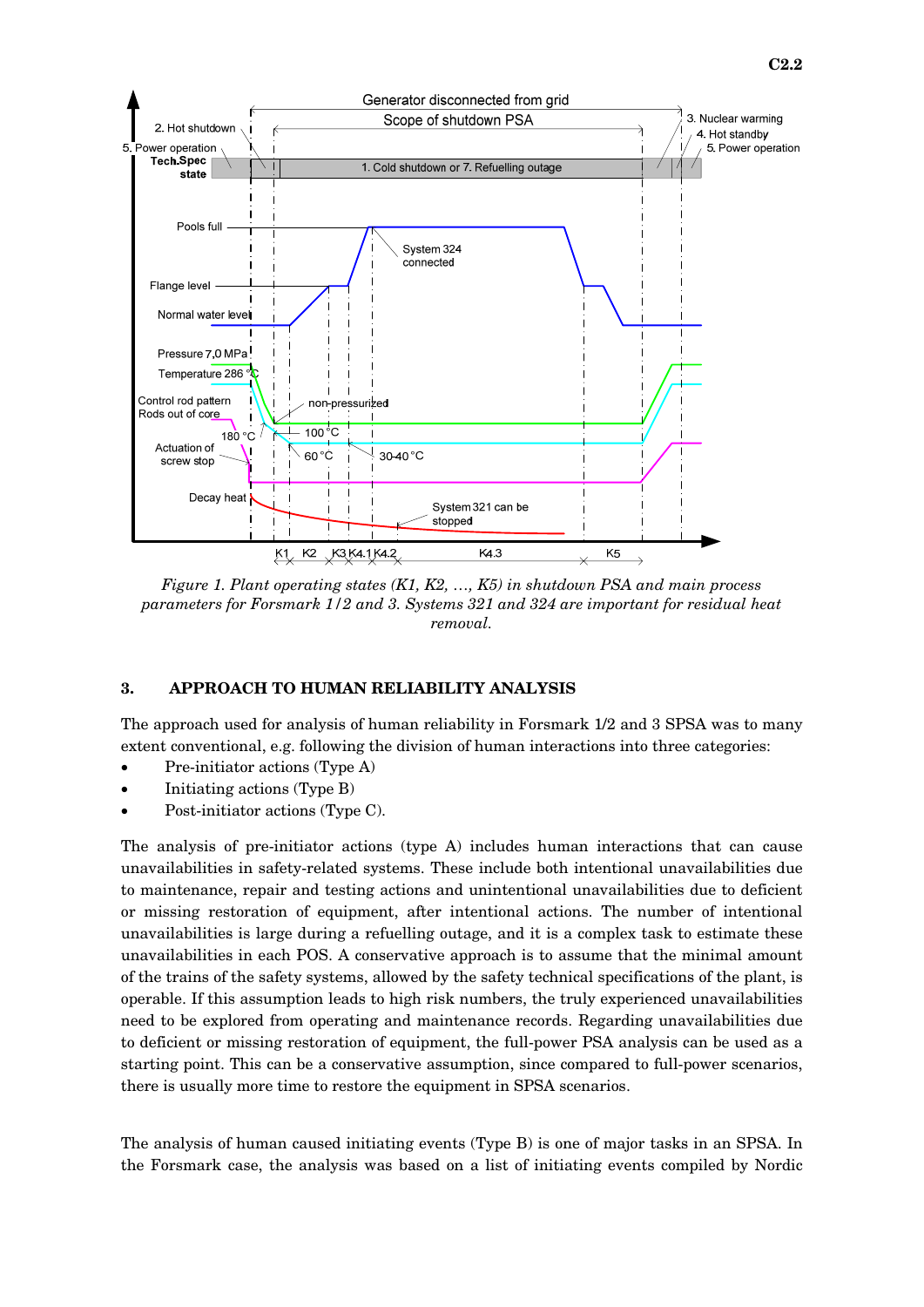Owner's Group for boiling water reactors. Despite of a comprehensive list of scenarios to be analysed, a lot of work is still needed to verify the relevance of each scenario to a specific nuclear power plant unit. This analysis was carried out by interviewing operating and maintenance staff and by walk-throughs of working procedures. The human errors were quantified using the procedure shown in Figure 2. The same method was used for human errors leading to deficient restoration of equipment (Type A human error).



# **P(undesired event) =**  $p_1$  $*$  $p_2$

Undesired state or event

*Figure 2. Quantification scheme for human error leading to deficient restoration of equipment (Type A human error) or to an initiating event (Type B human error). THERP = Technique for Human Error Rate Prediction [2].* 

The analysis of post-initiator human interactions is principally similar to the one used in fullpower PSA. Particular challenges in the SPSA context are:

- Operator actions are important for successful management of disturbances. In fullpower scenarios, operator actions are back-up functions.
- Several parties can be involved in actions because local manoeuvres are needed, i.e., main control room crew, maintenance personnel, fire and rescue brigades.
- Several actions can be needed to control the situation.
- Instructions may provide little support.
- Uncertainties in the course of events (specifically in loss-of-coolant-accident, LOCA, scenarios) regarding which actions are necessary to balance the situation and whether some actions can have negative influence on safety functions.

Operator actions were identified and defined in an iterative manner together with (technical) PSA-team and control room operators. Since instructions do not provide support to all scenarios, it is not obvious which actions should be accounted in the analysis.

Another aspect to be addressed in the definition of operator actions is the dependencies between the actions. Therefore attention was paid to control the number of operator actions that should be modelled as basic events in PSA. Preferably the basic event should cover as large entity (= whole safety function) as possible. Fault tree analysis was used in this analysis process (see Figure 3).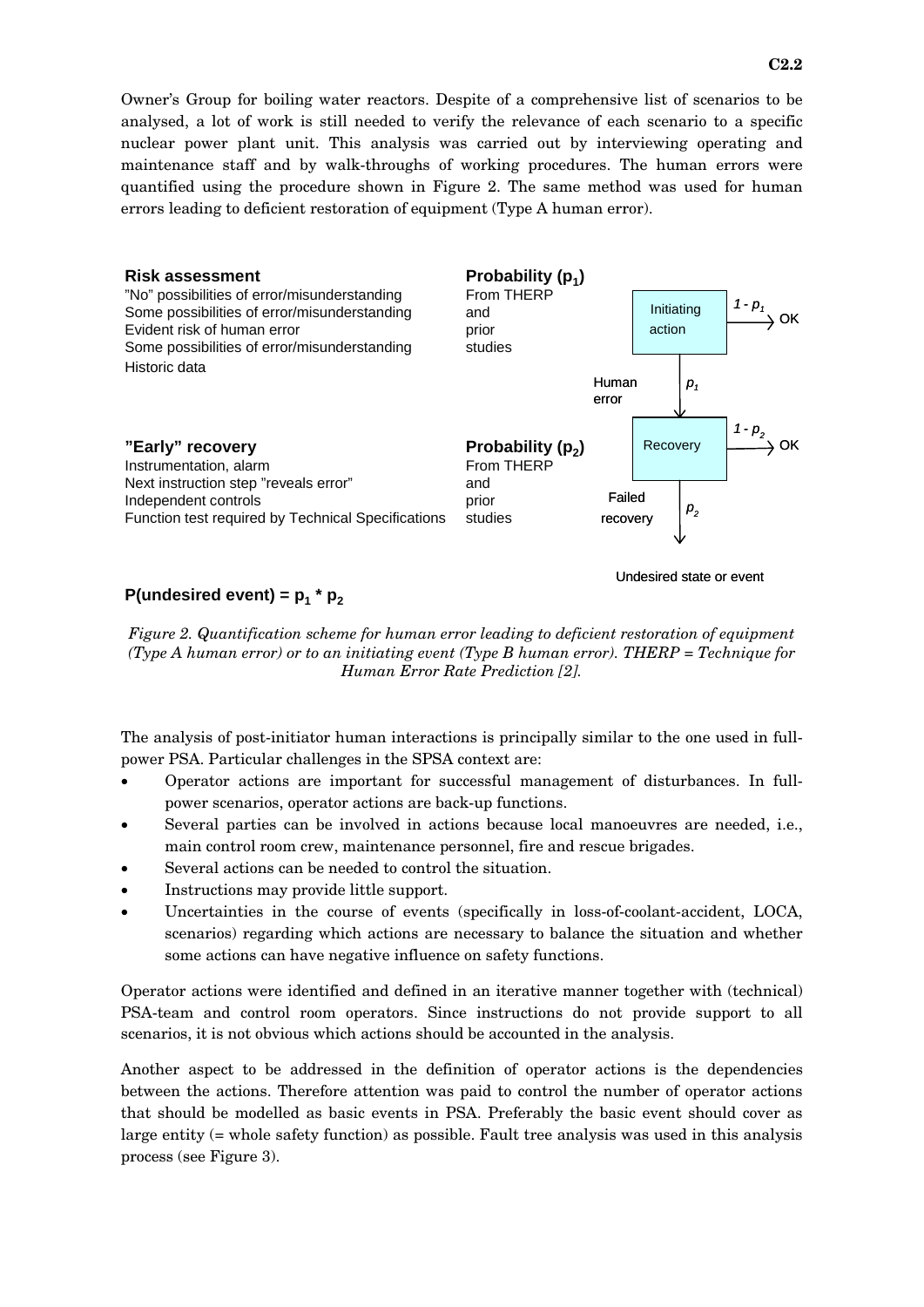The same quantification method was used as in the power-operation analysis, i.e., timedependent human error probability taken from Swain's handbook [2] adjusted with calibration factors reflecting the following performance shaping factors: (1) support from procedures, (2) support from training, (3) feedback from process, (4) need for co-ordination and communication, (5) mental load, decision burden [3, 4].



*Figure 3. Fault tree method used in the definition of operator actions for the PSA model. Top boxes are the main safety objectives, yellow boxes the operator actions, red boxes conditions that are false (success logic) and green boxes conditions that are true (success logic).* 

### **4. CONCLUSIONS**

Human reliability analysis (HRA) constitutes a central role in the probabilistic safety assessment (PSA) for the low power and shutdown period of a nuclear power plant. This is because of a large number of operative and maintenance activities take place during a refuelling outage when the plant, to a great extent, is disassembled, maintained and then reassembled back to operational mode. Challenges of the analysis comprises handling the large scope of activities to be analysed (so that all actions potentially contributing risk will be covered), development and use of a quantification method consistent with full power PSA, and integration of HRA with the "technical" part of PSA. HRA is an essential part of shutdown PSA.

#### **5. REFERENCES**

 [1] K. Bladh, J.-E. Holmberg, J. Nirmark and J. Sandstedt, S*hutdown PSA for Forsmark 1/2 and 3.* Presented in the Nordic PSA Castle Meeting 2006, Varberg, Sweden September 26–27, 2006.